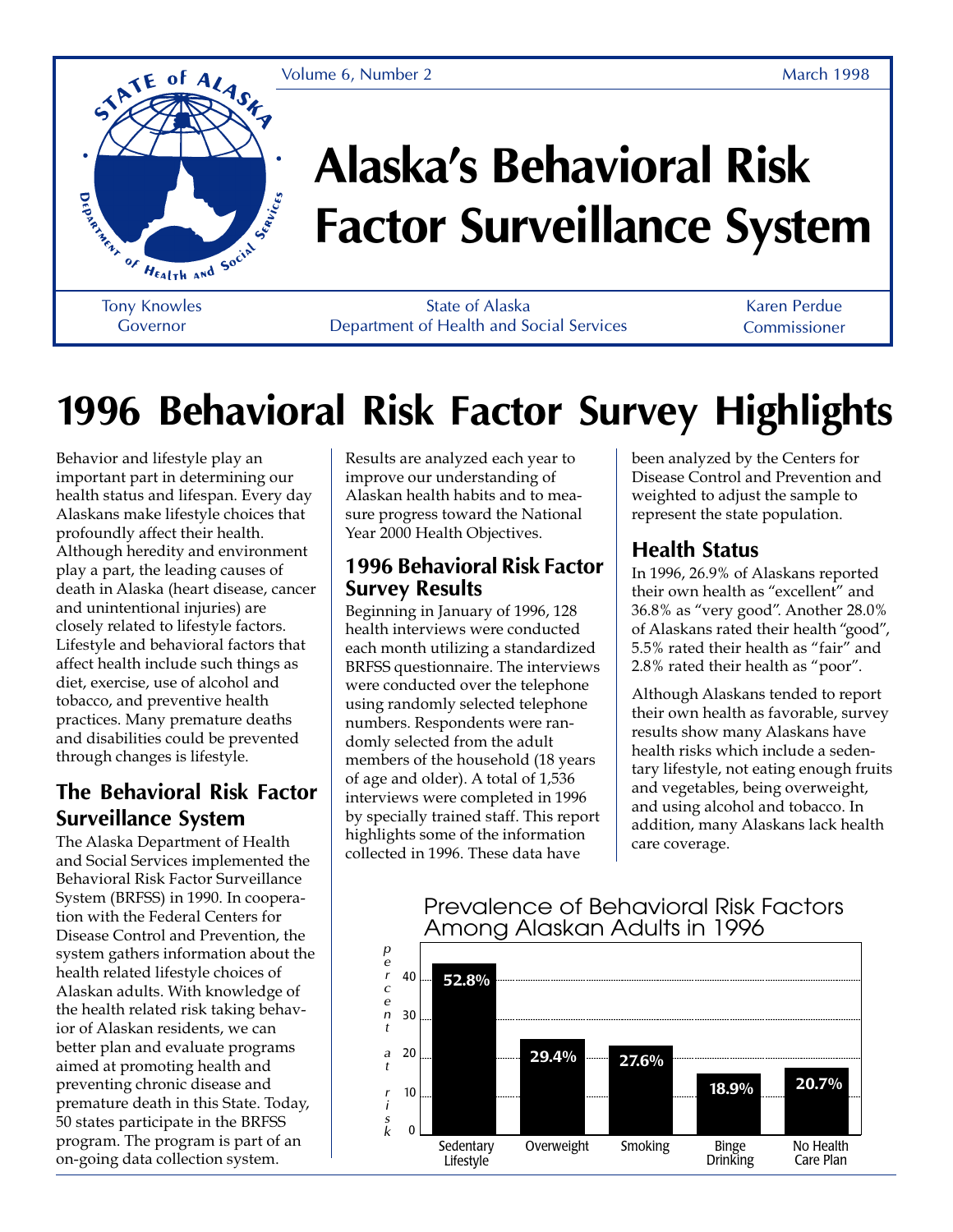### **Physical Activity**

The health benefits of physical activity are significant and can help prevent heart disease, hypertension, obesity and other problems. Of the adults surveyed, 25.4% did not exercise (no leisure time physical activity); 20.1% of men reported no exercise and 31.2% of women reported no exercise.

### **Sedentary Lifestyle**

Sedentary Lifestyle: Almost half, or 52.8% of adults did not exercise or did not exercise regularly. Of males, 49.3% had a sedentary lifestyle, and of females, 56.8% had a sedentary lifestyle.

Definition for Sedentary Lifestyle: Respondents who report no leisure time physical activity or activity less than 20 minutes and fewer than three times a week.

### **Nutrition**

Consumption of fruits and vegetables may reduce the risk of chronic diseases including some types of cancer, heart disease, and stroke. Increasing complex carbohydrate and fiber containing foods in the diets of adults to five of more daily servings of fruits and vegetables is one of the Year 2000 health goals for the nation. Among Alaskan adults, 26.2% consumed five or more servings of fruits and vegetables daily. Women were more likely to consume five or more servings than men (30.1% of females versus 22.6% of males).

### **Overweight**

Overweight people are at increased risk for heart disease, diabetes and for certain types of cancer. Survey results indicate that 29.4% of Alaskan adults were overweight based on body mass index compared to the national year 2000 goal of 20%. Of males, 30.0% were overweight and among females, 28.7% were overweight.

Definition used for this survey: Body Mass Index (BMI): Females with body mass index (weight in kilograms divided by height in meters squared (w/h \*\*2)>=27.3 and males with body mass index  $\ge$  = 27.8.

### No Physical Activity





Fruit & Vegetable Consumption



2 Alaska Department of Health and Social Services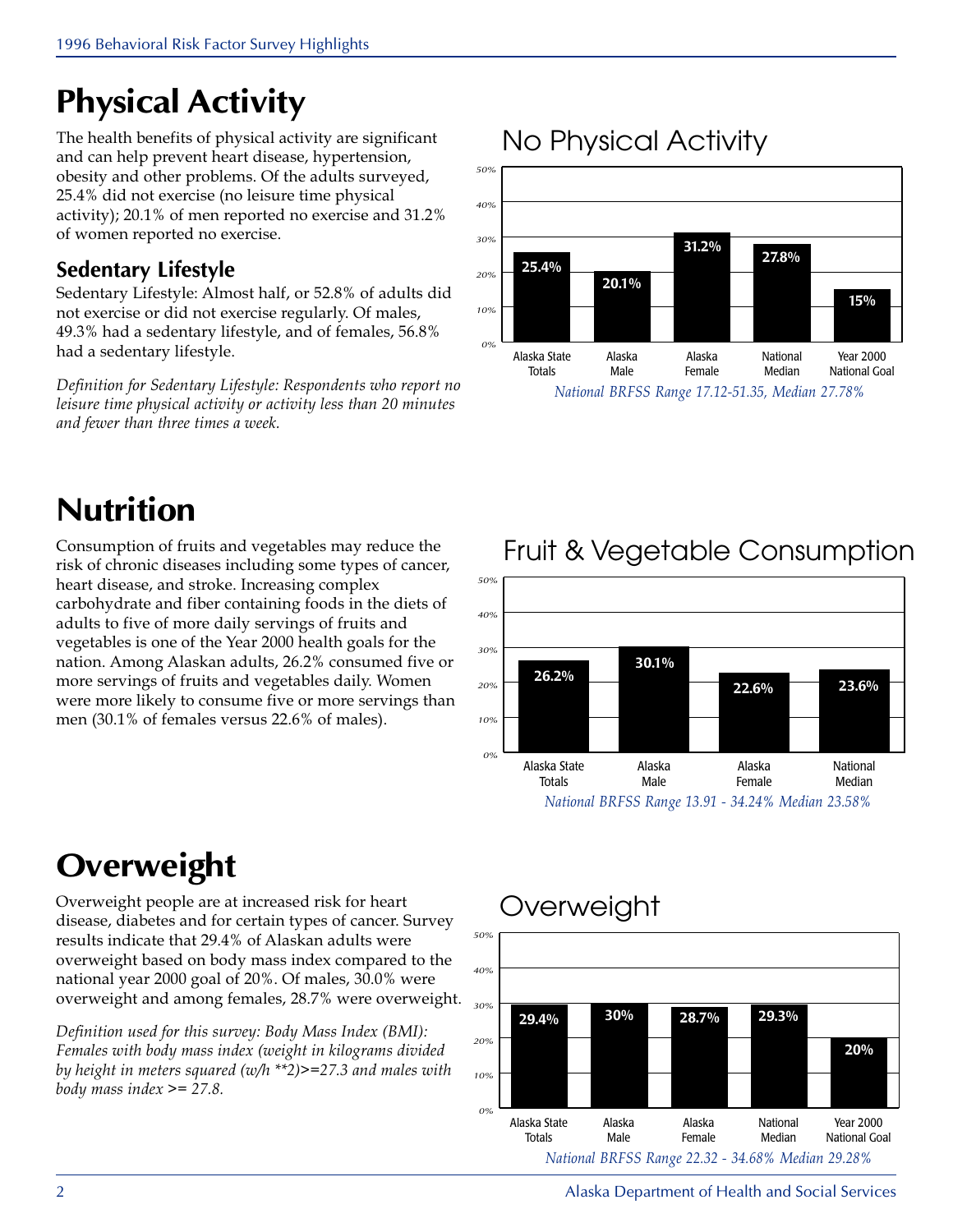### **Alcohol Use**

Excessive alcohol intake is related to 4 of the 10 leading causes of death in the United States - liver cirrhosis, motor vehicle deaths and other accidents, suicides and homicides. Acute or binge drinking was reported by 18.9% of adults. More males than females engaged in binge drinking (26.9% of males versus 10.0% of females). Chronic drinking was a risk factor for 3.6% of adults.

Definitions for this survey: Acute or binge drinking: Respondents who report having five or more drinks on an occasion, one or more times in the past month. Chronic Drinking: Respondents who report an average of 60 or more alcoholic drinks in the past month.

### **Tobacco Use**

### **Cigarette Smoking**

Cigarette smoking is the single most preventable cause of death and disease in our society. It is a risk factor for five of the ten leading causes of death. The prevalence of smoking among Alaskan adults was 27.6% compared to the national Year 2000 goal of 15%. The prevalence of smoking among males was 30.7% and among females was 24.1%.

Definition used for this survey: Respondents who have smoked at least 100 cigarettes in their entire life and now smoke.

### **Smokeless Tobacco**

Among Alaskan adults, 4.1% reported using smokeless tobacco products such as chewing tobacco or snuff. More males than females reported using smokeless tobacco products (6.8% males versus 1.1% females).

## **Health Care Coverage**

Many Alaskans lack access to an ongoing source of primary health care as well as to essential clinical preventive services. According to this survey, 14.2% of Alaskan adults did not have any health care plan. Among males, 16.8% had no health care plan, and among females 11.2% had no health care plan.

Revised estimates for Alaska (May 1999).

### Binge or Chronic Drinking



### Current Smokers



### No Health Care Plan